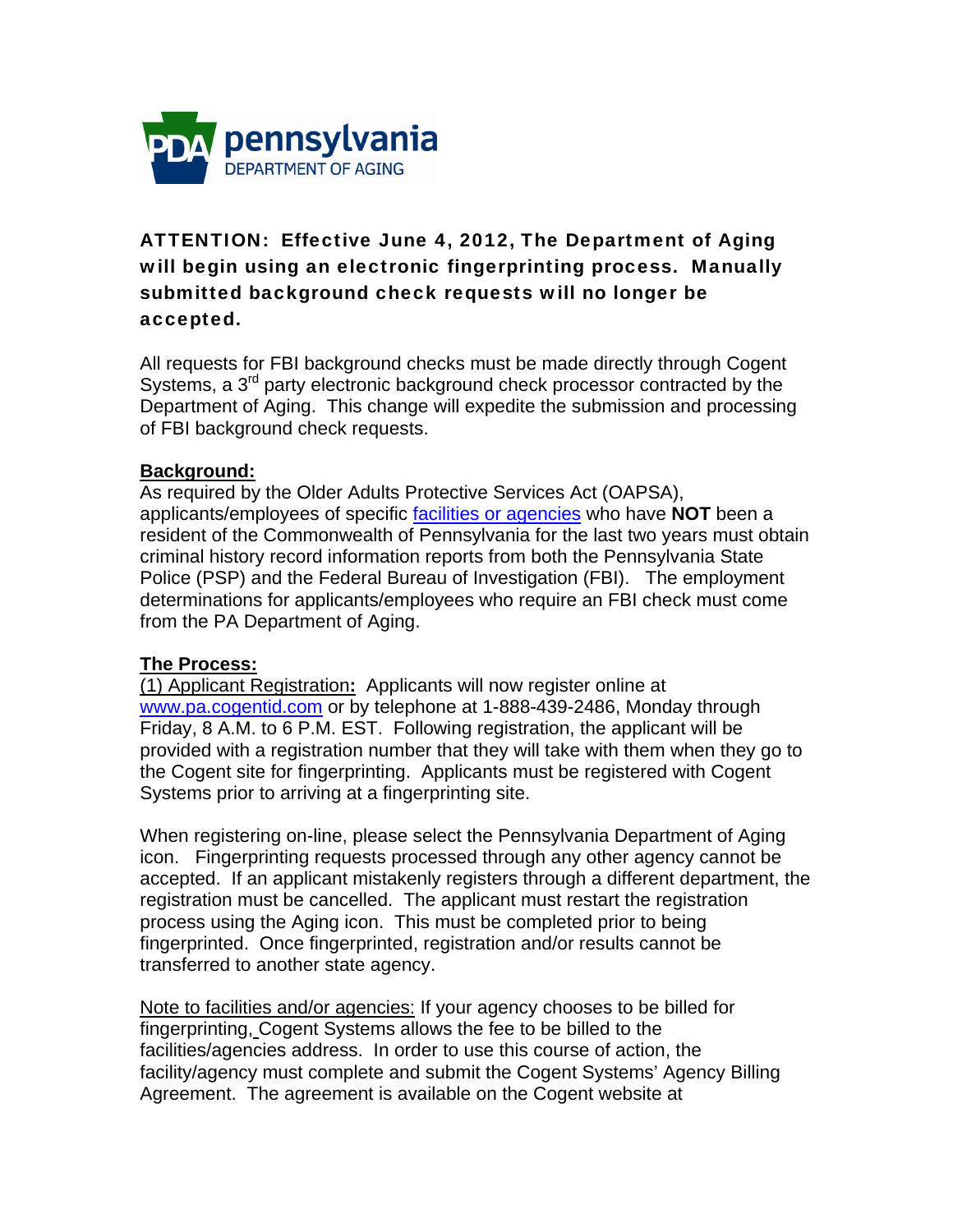www.pa.cogentid.com. The billing account must be established prior to sending applicants to the fingerprint site.

(2) FEES**:** The fee for an FBI background check is **\$34.25.** Payment can be made during on-line registration by using a credit or debit card or in-person at the fingerprinting site with a money order or cashier's check made payable to Cogent Systems. No cash transactions or personal checks will be accepted.

(3) FINGERPRINT SITES: Since April 2007, Cogent Systems has established more than 110 sites across the Commonwealth. We encourage all facilities to direct perspective applicants to the most convenient fingerprint service site. To find a site near you visit www.pa.cogentid.com

(4) Processing FBI Reports: Cogent Systems will forward the applicant's fingerprints electronically to the FBI. Responses from the FBI will be sent to the PA Department of Aging for analysis. The Department of Aging will review the results to determine if any convictions listed in OAPSA would prohibit the applicant/employee from being employed. The Department of Aging will send employment determination letters to both the facility and applicant. Employment determinations from any other source are not acceptable under the law.

Security of Applicant Information:Data collected during the fingerprinting process is secured and regulated by both Cogent Systems and the regulations governing the use of that data. The computer system is housed within a secured network that is protected by firewall devices configured to allow only permissible protocols and traffic. Cogent Systems will ensure that all devices procured under this process continue to adhere to the Commonwealth's Security requirements.

Inquiries or Questions: Individuals who are seeking additional information regarding the process and print locations may contact Cogent Systems at: www.pa.cogentid.com.

For more information on criminal history background checks, please visit the Department of Aging online training or call 717-265-7887.